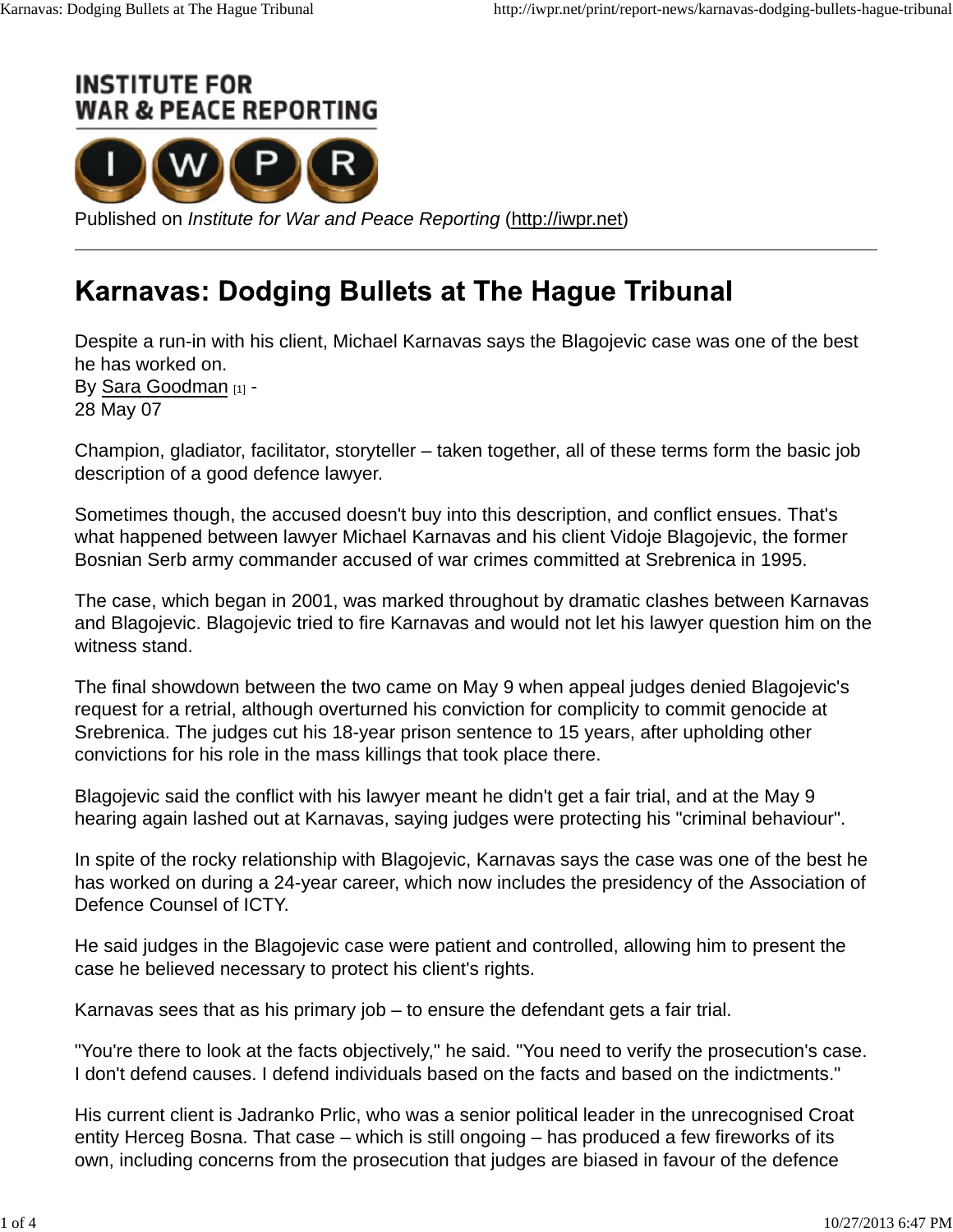teams.

Karnavas has acquired a reputation for outspokenness during his time in The Hague, and even those who praise him describe his style as tough.

Describing Karnavas's hard-hitting approach, fellow tribunal defence lawyer John Ackerman says, "Michael's been in this business long enough to know you don't need to be afraid of the judges as long as you're not in contempt."

The judge in Blagojevic case, Liu Daqun, told IWPR that Karnavas makes good points in a forceful way. "He's very aggressive in presenting his case but his arguments are always on the point," he said.

Ironically, it was a request from Blagojevic's family in Bosnia to defend the commander of the Bratunac Brigade that first brought Karnavas – a small, wiry American in his mid-fifties – to the tribunal in 2001.

He had been working in Bosnia helping to establish a transparent and accountable system of law for the Bosnian municipality of Brcko when Blagojevic's family approached him and asked whether he would take the case.

Relations were initially cordial between lawyer and client and according to Karnavas the two worked together for hundreds of hours preparing the case.

However, conflicts arose, particularly over the issue of the co-counsel. Blagojevic was not happy with the co-counsel selected by Karnavas and wanted to appoint someone himself. When that failed, he tried to dismiss the entire defence team.

Blagojevic also said Karnavas falsely accused him of asking if he would share his fee in return for being hired. Karnavas said he never accused Blagojevic of anything.

As a result, Blagojevic refused to speak with his lawyer for much of the trial. He accused Karnavas of "working against him", sometimes at points where Karnavas was trying to discredit key witnesses or have parts of the indictment dismissed.

In the appeals hearing, the judges dismissed the defendant's accusations, finding that Karnavas had acted in accordance with the law and in the best interests of his client. The court also said it was the lawyer's professional duty to continue working on the case, despite the conflict.

Blagojevic's appeals lawyer, Vladimir Domazet, told IWPR he was disappointed with the final verdict, saying the antagonistic relationship between the defendant and Karnavas had rendered the original trial unfair. He says he cannot understand how it was possible to mount a fair defence without the cooperation of the accused.

Karnavas said he comes from a tradition where "the lawyer doesn't walk away just because the client doesn't like you. Our position was that since we were essentially appointed by the registry, it was up to the registry and the trial chamber to make the decision. We had hearings and both chambers found we hadn't done anything wrong, so in the interest of justice we stayed in".

The idea of justice has always interested Karnavas. He spent his childhood in Greece, where a right-wing military junta came to power and overthrew the democratically elected government in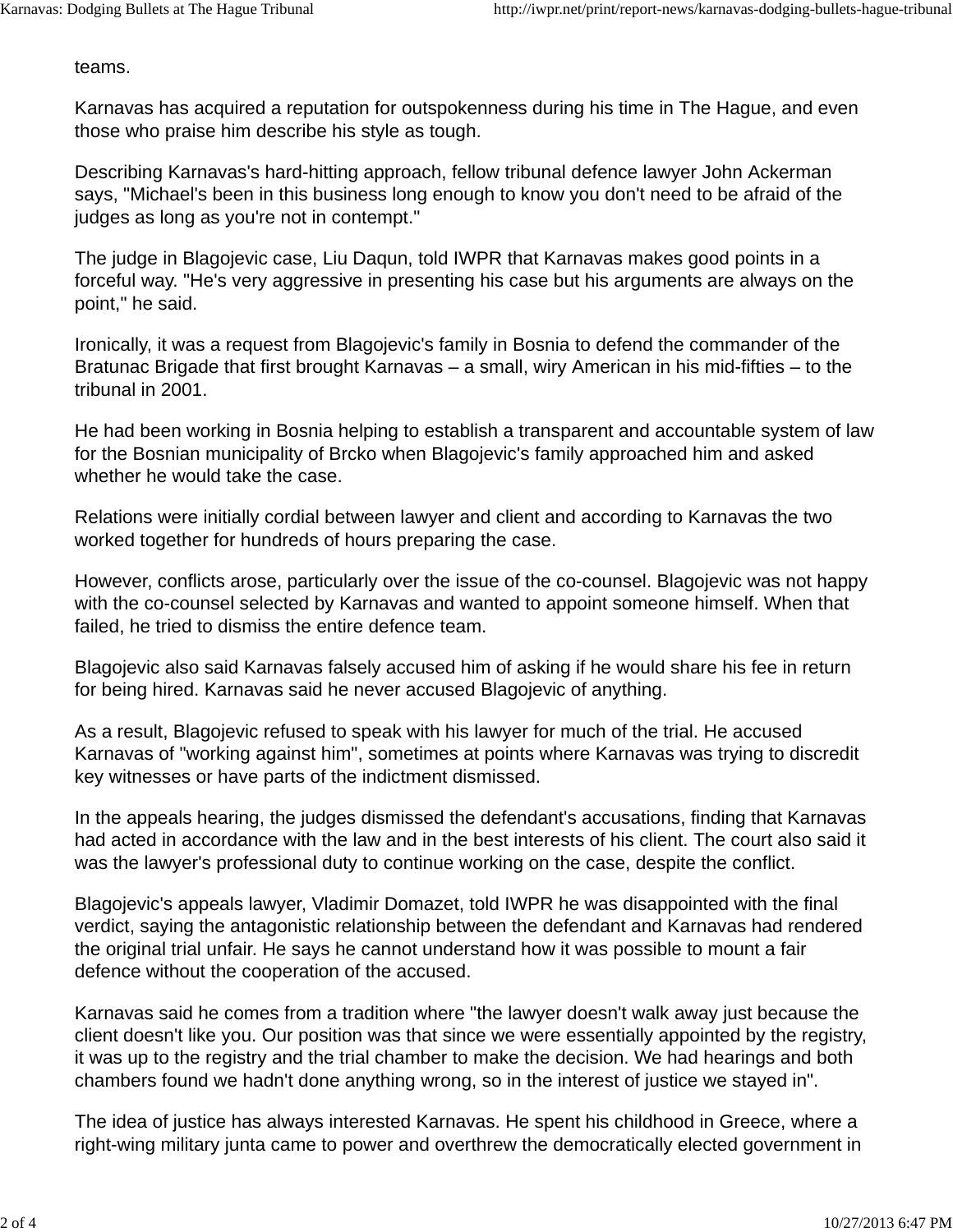1967, when he was 13-years-old. He saw relatives disappear because of their political beliefs, then several years later, the re-emergence of democracy and the creation of a constitution.

These events shaped Karnavas's world view and led him to the Marshall School of Law in his home town of Cleveland, Ohio.

For Karnavas, a good lawyer has to understand the defendant's cultural and psychological background and the context crime he is accused of committing.

"You can't defend someone unless you understand who he is and what makes him tick. You have to do more than read law - you have to read philosophy, literature, look at the arts. You have to try to understand the environment, because everything comes into play from the day he was born."

It is the seemingly obvious facts of a case that Karnavas says often give insights into how to best defend a client. The defence lawyer must then uncover the sub-plot and focus on the background narrative to disclose the full story. Judges or juries can then see the story from a different angle from that which the prosecution is presenting. Between these two points of view, the facts should emerge and allow for the fairest trial possible.

"You take the jury on a vicarious ride, give them a chance to crawl into that person's skin and ask 'how would I behave?'" he said.

He added, "The cases are all-consuming. It's impossible to forget about it. As soon as you dodge one bullet, the next one is on its way."

Sara Goodman is an IWPR reporter in The Hague.

# gettyimages

IWPR's journalism illustrated by stunning photography thanks to support from Gettyimages.

### **IWPR Europe**

48 Gray's Inn Road, London WC1X 8LT, UK Tel: +44 (0)20 7831 1030 Fax: +44 (0)20 7831 1050

### **IWPR Netherlands**

Zeestraat 100, 2518 AD The Hague, The Netherlands Tel: +31 (0)70 338 9016

### **IWPR United States**

729 15th Street, NW Suite 500, Washington, DC 20005 Tel: +1 202 393 5641

Institute for War & Peace Reporting is registered as a charity in the United Kingdom (charity reg. no: 1027201, company reg. no: 2744185); in the United States as a not-for-profit organization with tax-exempt status under IRS section 501(c)(3); and as a charitable foundation in The Netherlands.